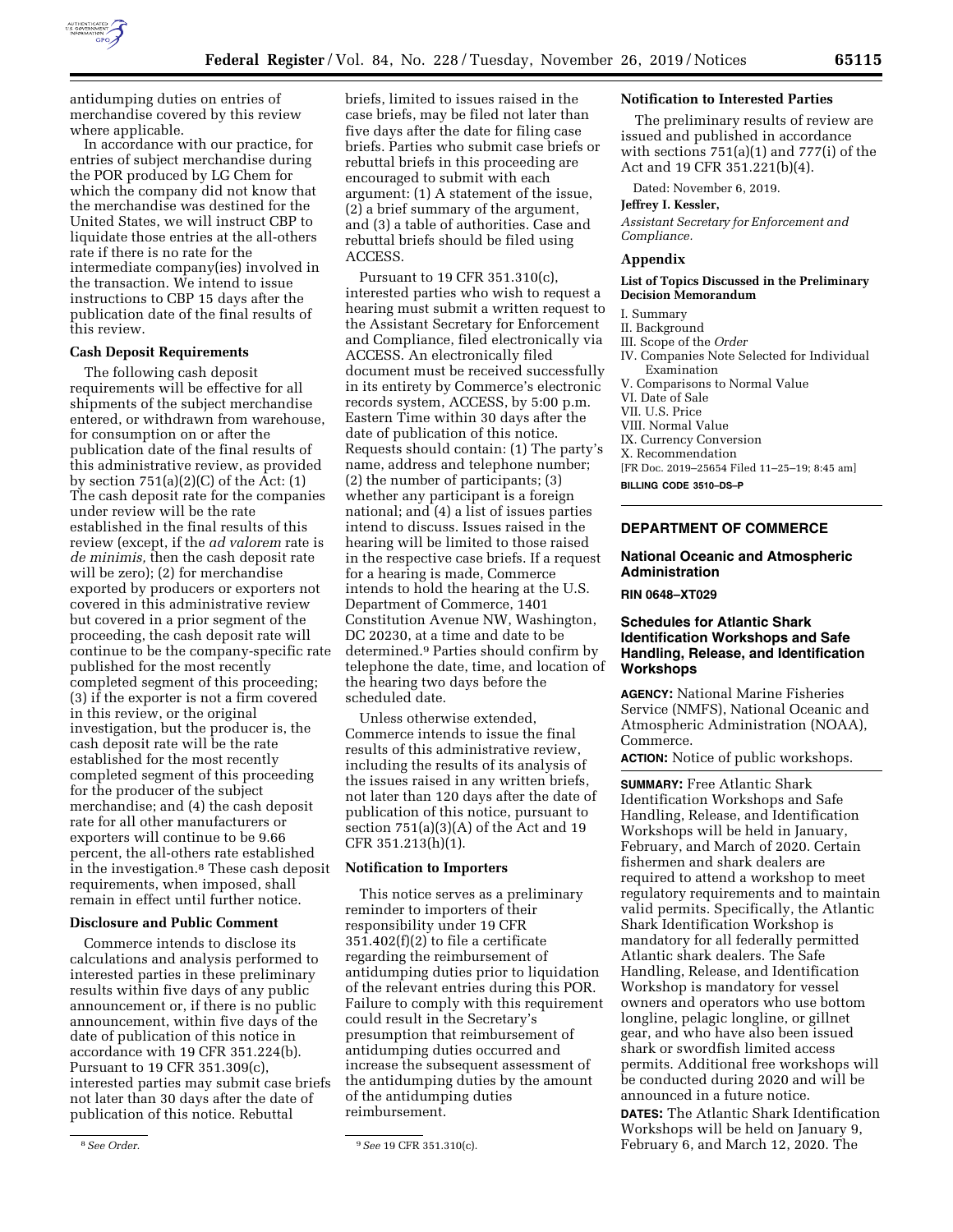Safe Handling, Release, and Identification Workshops will be held on January 6, January 17, February 3, February 13, March 3, and March 17, 2020. See **SUPPLEMENTARY INFORMATION** for further details.

**ADDRESSES:** The Atlantic Shark Identification Workshops will be held in Kenner, LA; Norfolk, VA; and Fort Pierce, FL. The Safe Handling, Release, and Identification Workshops will be held in Portsmouth, NH; Largo, FL; Charleston, SC; Gulfport, MS; Manahawkin, NJ; and Houston, TX. See **SUPPLEMENTARY INFORMATION** for further details on workshop locations.

**FOR FURTHER INFORMATION CONTACT:** Rick Pearson by phone: (727) 824–5399. **SUPPLEMENTARY INFORMATION:** The workshop schedules, registration information, and a list of frequently asked questions regarding the Atlantic Shark ID and Safe Handling, Release, and ID workshops are posted on the internet at: *[https://](https://www.fisheries.noaa.gov/atlantic-highly-migratory-species/atlantic-shark-identification-workshops)*

*[www.fisheries.noaa.gov/atlantic-highly](https://www.fisheries.noaa.gov/atlantic-highly-migratory-species/atlantic-shark-identification-workshops)[migratory-species/atlantic-shark](https://www.fisheries.noaa.gov/atlantic-highly-migratory-species/atlantic-shark-identification-workshops)[identification-workshops](https://www.fisheries.noaa.gov/atlantic-highly-migratory-species/atlantic-shark-identification-workshops)* and *[https://](https://www.fisheries.noaa.gov/atlantic-highly-migratory-species/safe-handling-release-and-identification-workshops) [www.fisheries.noaa.gov/atlantic-highly](https://www.fisheries.noaa.gov/atlantic-highly-migratory-species/safe-handling-release-and-identification-workshops)[migratory-species/safe-handling-release](https://www.fisheries.noaa.gov/atlantic-highly-migratory-species/safe-handling-release-and-identification-workshops)[and-identification-workshops.](https://www.fisheries.noaa.gov/atlantic-highly-migratory-species/safe-handling-release-and-identification-workshops)* 

## **Atlantic Shark Identification Workshops**

Since January 1, 2008, Atlantic shark dealers have been prohibited from receiving, purchasing, trading, or bartering for Atlantic sharks unless a valid Atlantic Shark Identification Workshop certificate is on the premises of each business listed under the shark dealer permit that first receives Atlantic sharks (71 FR 58057; October 2, 2006). Dealers who attend and successfully complete a workshop are issued a certificate for each place of business that is permitted to receive sharks. These certificate(s) are valid for 3 years. Thus, certificates that were initially issued in 2017 will be expiring in 2020. Approximately 166 free Atlantic Shark Identification Workshops have been conducted since April 2008.

Currently, permitted dealers may send a proxy to an Atlantic Shark Identification Workshop. However, if a dealer opts to send a proxy, the dealer must designate a proxy for each place of business covered by the dealer's permit which first receives Atlantic sharks. Only one certificate will be issued to each proxy. A proxy must be a person who is currently employed by a place of business covered by the dealer's permit; is a primary participant in the identification, weighing, and/or first receipt of fish as they are offloaded from a vessel; and who fills out dealer

reports. Atlantic shark dealers are prohibited from renewing a Federal shark dealer permit unless a valid Atlantic Shark Identification Workshop certificate for each business location that first receives Atlantic sharks has been submitted with the permit renewal application. Additionally, trucks or other conveyances that are extensions of a dealer's place of business must possess a copy of a valid dealer or proxy Atlantic Shark Identification Workshop certificate.

# *Workshop Dates, Times, and Locations*

1. January 9, 2020, 12 p.m.–4 p.m., La Quinta Inn, 2610 Williams Boulevard, Kenner, LA 70062.

2. February 6, 2020, 12 p.m.–4 p.m., La Quinta Inn, 1387 North Military Highway, Norfolk, VA 23502.

3. March 12, 2020, 12 p.m.–4 p.m., Hampton Inn, 1985 Reynolds Drive, Fort Pierce, FL 34945.

## *Registration*

To register for a scheduled Atlantic Shark Identification Workshop, please contact Eric Sander at *[ericssharkguide@](mailto:ericssharkguide@yahoo.com) [yahoo.com](mailto:ericssharkguide@yahoo.com)* or at (386) 852–8588. Preregistration is highly recommended, but not required.

#### *Registration Materials*

To ensure that workshop certificates are linked to the correct permits, participants will need to bring the following specific items to the workshop:

• Atlantic shark dealer permit holders must bring proof that the attendee is an owner or agent of the business (such as articles of incorporation), a copy of the applicable permit, and proof of identification.

• Atlantic shark dealer proxies must bring documentation from the permitted dealer acknowledging that the proxy is attending the workshop on behalf of the permitted Atlantic shark dealer for a specific business location, a copy of the appropriate valid permit, and proof of identification.

#### *Workshop Objectives*

The Atlantic Shark Identification Workshops are designed to reduce the number of unknown and improperly identified sharks reported in the dealer reporting form and increase the accuracy of species-specific dealerreported information. Reducing the number of unknown and improperly identified sharks will improve quota monitoring and the data used in stock assessments. These workshops will train shark dealer permit holders or their proxies to properly identify Atlantic shark carcasses.

# **Safe Handling, Release, and Identification Workshops**

Since January 1, 2007, shark limitedaccess and swordfish limited-access permit holders who fish with longline or gillnet gear have been required to submit a copy of their Safe Handling, Release, and Identification Workshop certificate in order to renew either permit (71 FR 58057; October 2, 2006). These certificate(s) are valid for 3 years. Certificates issued in 2017 will be expiring in 2020. As such, vessel owners who have not already attended a workshop and received a NMFS certificate, or vessel owners whose certificate(s) will expire prior to the next permit renewal, must attend a workshop to fish with, or renew, their swordfish and shark limited-access permits. Additionally, new shark and swordfish limited-access permit applicants who intend to fish with longline or gillnet gear must attend a Safe Handling, Release, and Identification Workshop and submit a copy of their workshop certificate before either of the permits will be issued. Approximately 334 free Safe Handling, Release, and Identification Workshops have been conducted since 2006.

In addition to certifying vessel owners, at least one operator on board vessels issued a limited-access swordfish or shark permit that uses longline or gillnet gear is required to attend a Safe Handling, Release, and Identification Workshop and receive a certificate. Vessels that have been issued a limited-access swordfish or shark permit and that use longline or gillnet gear may not fish unless both the vessel owner and operator have valid workshop certificates onboard at all times. Vessel operators who have not already attended a workshop and received a NMFS certificate, or vessel operators whose certificate(s) will expire prior to their next fishing trip, must attend a workshop to operate a vessel with swordfish and shark limited-access permits that uses longline or gillnet gear.

## *Workshop Dates, Times, and Locations*

1. January 6, 2019, 9 a.m.–5 p.m., Holiday Inn, 300 Woodbury Avenue, Portsmouth, NH 03801.

2. January 17, 2019, 9 a.m.–5 p.m., Holiday Inn, 210 Seminole Boulevard, Largo, FL 33770.

3. February 3, 2019, 9 a.m.–5 p.m., Hampton Inn, 678 Citadel Haven Drive, Charleston, SC 29414.

4. February 13, 2019, 9 a.m.–5 p.m., Holiday Inn, 9515 U.S. Route 49, Gulfport, MS 39503.